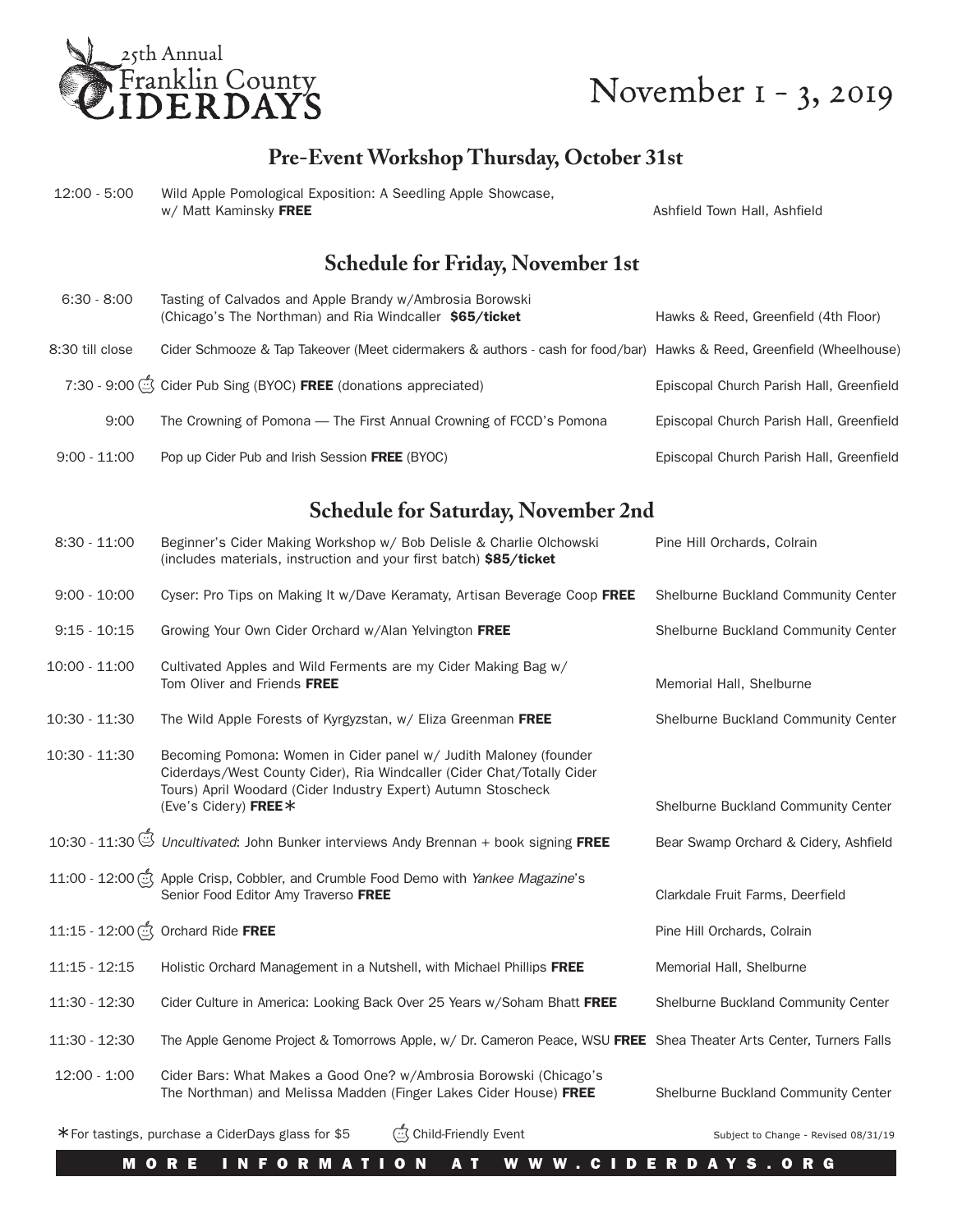|               | 12:00 - 1:30 Cider Press Demo by OESCO, Inc. FREE                                                                                        | Clarkdale Fruit Farms, Deerfield        |
|---------------|------------------------------------------------------------------------------------------------------------------------------------------|-----------------------------------------|
| 12:00 - 3:00  | Tasting of a variety of commercial hard ciders and Calvados FREE                                                                         | Ryan & Casey Liquors, Greenfield        |
|               | 12:00 - 1:00 C Tending Backyard Apple Trees with Steve Lanphear, Steve Marglin,<br>and Steve Weisman FREE                                | New Salem Preserves and Orchards        |
| 12:00 - 2:00  | Cider Pairing Lunch with Artifact Ciders & Friends at North Village Smokehouse                                                           | North Village Smokehouse, Millers Falls |
| 12:45 - 1:45  | Non-traditional Orcharding with John Bunker, Andy Brennan, and<br>Michael Phillips FREE                                                  | Memorial Hall, Shelburne                |
|               | 1:00 - 2:00 $\circ$ Pruning Old Apple Trees: A Hands-on Demonstration, w/ David and<br>William Shearer and the Pine Hill All Stars, Free | Pine Hill Orchards, Shelburne           |
|               | 1:00 - 3:00 Apple Identification and Cider Making with the Franklin Land Trust                                                           | Apex Orchards, Shelburne                |
| 12:30 - 2:00  | Award presentation from 8th Annual Amateur Cidermaker<br>Competition with Charlie Olchowski and friends *                                | Shelburne Buckland Community Center     |
| $1:00 - 2:00$ | Tom Oliver (Oliver's Cider and Perry), Answers Your Questions: A Q&A FREE                                                                | Shea Theater Arts Center, Turners Falls |
|               | 1:00 - 3:00 STasting of Local and Regional Cheeses FREE                                                                                  | Green Fields Market/McCusker's Market   |
|               | 1:00 - 2:00 Sasic Apple Tree Pruning with Steve Weisman FREE                                                                             | New Salem Preserves and Orchards        |
|               | 1:30 - 2:00 Orchard Walk and Talk with Tom and Ben Clark FREE                                                                            | Clarkdale Fruit Farms, Deerfield        |
| $1:30 - 2:30$ | Ice Cider: How I Make It, w/Jim Wallace and Eleanor Leger (Eden Specialty<br>$Ciders$ $*$ FREE                                           | Shelburne Buckland Community Center     |
| $1:30 - 2:30$ | Small Farm Apple Brandy Distillation - tasting \$3                                                                                       | Bear Swamp Orchard & Cidery, Ashfield   |
| $2:00 - 3:00$ | Climate Change and Orcharding with Matt Kaminsky FREE                                                                                    | Memorial Hall, Shelburne                |
| $2:30 - 3:30$ | 19th Century Pears, A Ruling Passion. William Lewis's Pear Orchard<br>1861 - 1894, w/ Christie Higginbottom FREE                         | Shea Theater Arts Center, Turners Falls |
| $2:30 - 3:30$ | Apple Alchemy, Secrets Of Award Winning Ciders w/William Grote FREE                                                                      | New Salem Preserves and Orchards        |
| 3:30 - 5:00   | USACM Cider Salon I: Tasting of Ciders from across N. America \$35/ticket                                                                | Unity Park, Turners Falls               |
| $5:45 - 7:15$ | USACM Cider Salon II: Tasting of Ciders from across N. America \$35/ticket                                                               | Unity Park, Turners Falls               |
|               |                                                                                                                                          |                                         |

## **Schedule for Sunday, November 3rd**

| $10:00 - 11:00$                       | Cooking Demo with Sandy D'Amato, Good Stock Farm FREE                                                    | Clarkdale Fruit Farms, Deerfield        |
|---------------------------------------|----------------------------------------------------------------------------------------------------------|-----------------------------------------|
| $10:30 - 11:30$                       | Growing Low Input Organic Cider Fruit FREE                                                               | Bear Swamp Orchard & Cidery, Ashfield   |
| $11:00 - 12:00$                       | Bring Your Own: Tasting Homemade Ciders *<br>Paul Correnty, Charlie Olchowski, Martin Stokes, Steve Patt | Apex Orchards, Shelburne                |
| $\dot{\mathbb{C}}$<br>$11:00 - 12:00$ | Orchard Ride FREE                                                                                        | Pine Hill Orchards, Colrain             |
| 11:30 - 12:30                         | Traveling the Cider Road in a Group or Solo w/ Ria Windcaller & Al Sax                                   | Shea Theater Arts Center, Turners Falls |
| 11:30 - 12:30                         | Rosé Cider Tasting with Ben Watson and Friends \$30/ticket                                               | Deerfield Community Center, Deerfield   |
|                                       | Child-Friendly Event<br>*For tastings, purchase a CiderDays glass for \$5                                | Subject to Change - Revised 08/31/19    |

MORE INFORMATION AT WWW.CIDERDAYS.ORG